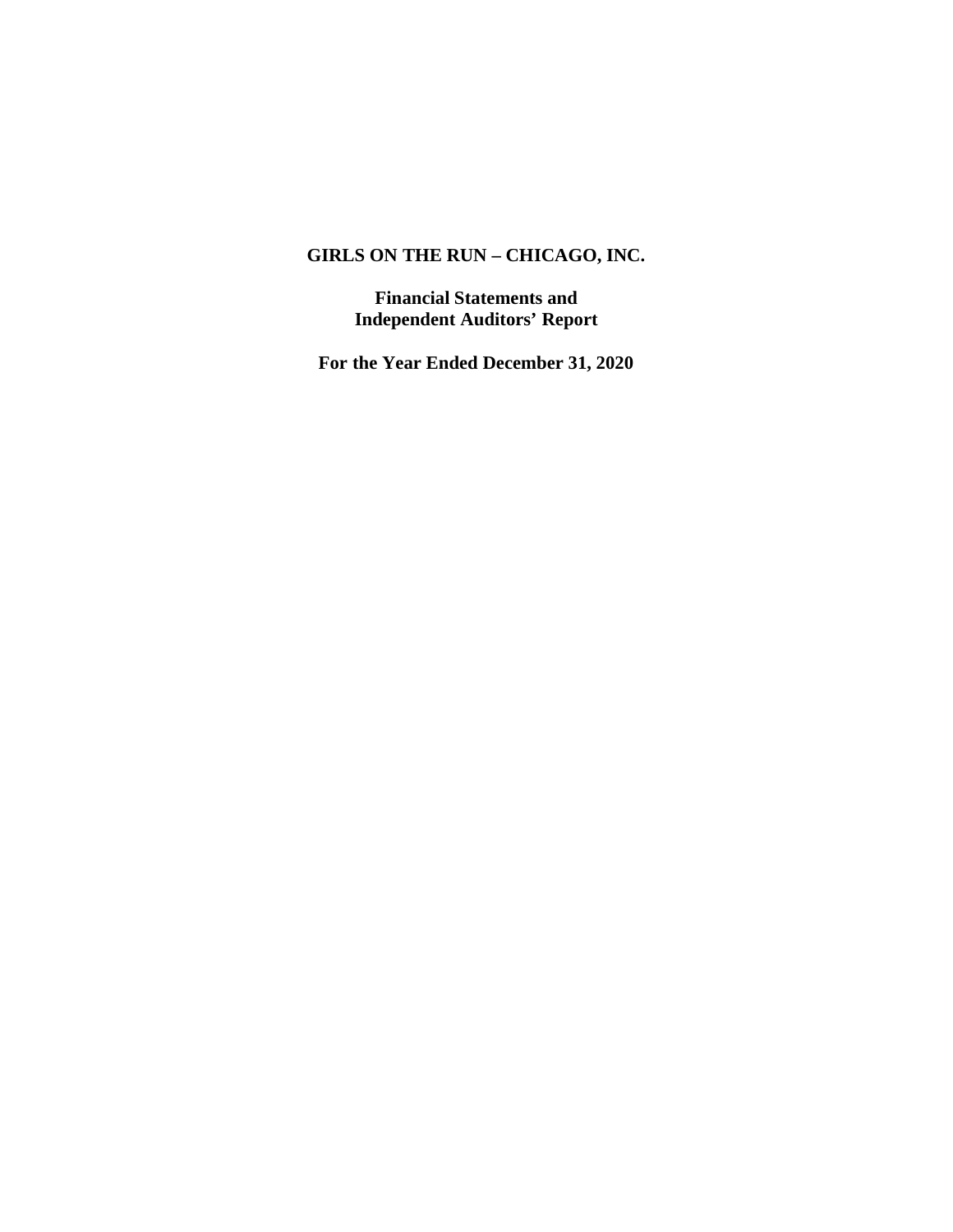# **TABLE OF CONTENTS**

|                             | Page(s)        |
|-----------------------------|----------------|
|                             | $1 - 2$        |
| <b>FINANCIAL STATEMENTS</b> |                |
|                             | $3-4$          |
|                             | $\overline{5}$ |
|                             | 6              |
|                             |                |
|                             | $8-18$         |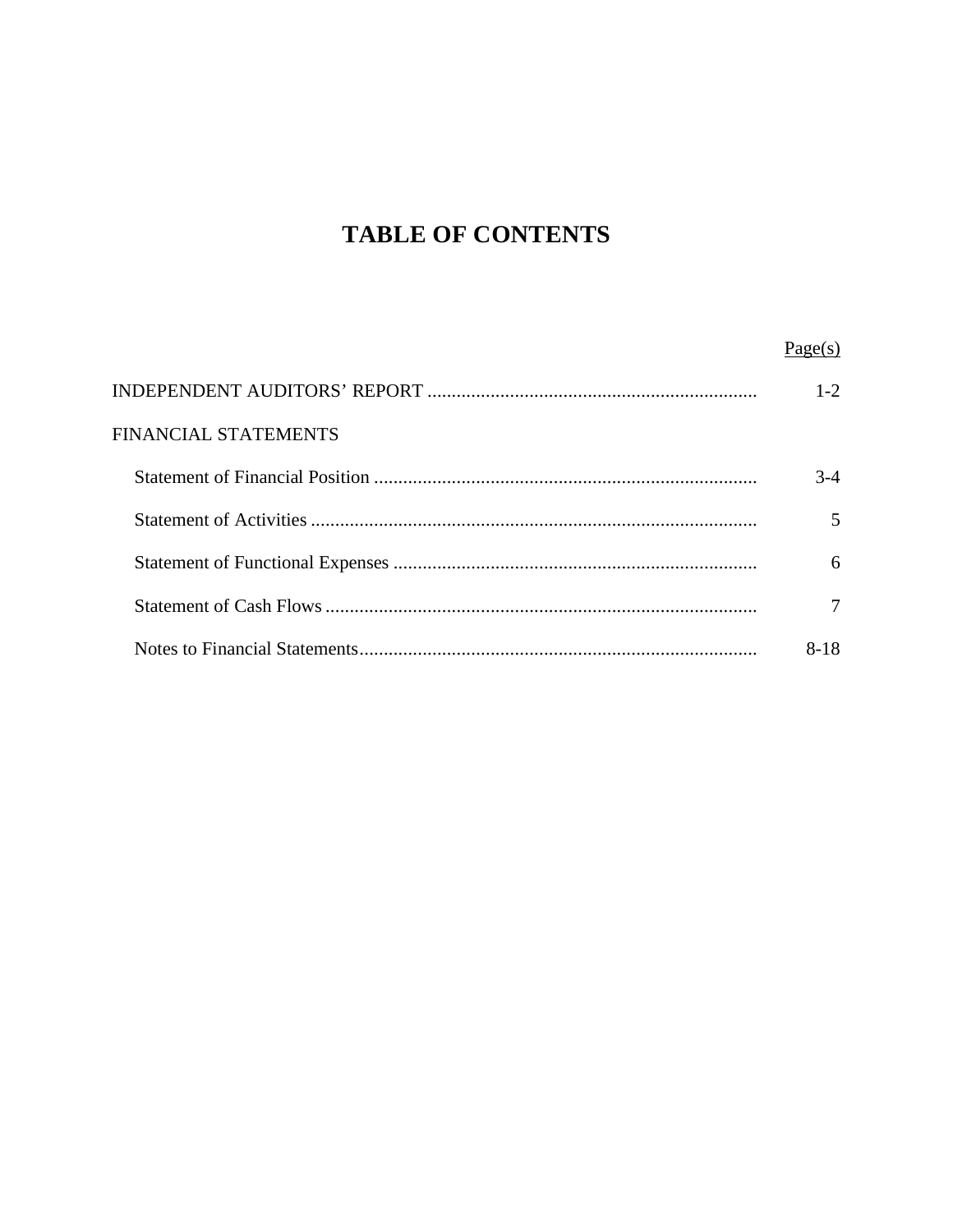

# **INDEPENDENT AUDITORS' REPORT**

To the Board of Directors of Girls on the Run Chicago Inc.

We have audited the accompanying financial statements of **Girls on the Run Chicago Inc.** (the **Organization**), a nonprofit organization, which comprise the statement of financial position as of December 31, 2020, and the related statements of activities, functional expenses and cash flows for the year then ended, and the related notes to the financial statements.

# *Management's Responsibility for the Financial Statements*

Management is responsible for the preparation and fair presentation of these financial statements in accordance with accounting principles generally accepted in the United States of America; this includes the design, implementation, and maintenance of internal control relevant to the preparation and fair presentation of financial statements that are free from material misstatement, whether due to fraud or error.

# *Auditor's Responsibility*

Our responsibility is to express an opinion on these financial statements based on our audit. We conducted our audit in accordance with auditing standards generally accepted in the United States of America. Those standards require that we plan and perform the audit to obtain reasonable assurance about whether the financial statements are free from material misstatement.

An audit involves performing procedures to obtain audit evidence about the amounts and disclosures in the financial statements. The procedures selected depend on the auditor's judgment, including the assessment of the risks of material misstatement of the financial statements, whether due to fraud or error. In making those risk assessments, the auditor considers internal control relevant to the entity's preparation and fair presentation of the financial statements in order to design audit procedures that are appropriate in the circumstances, but not for the purpose of expressing an opinion on the effectiveness of the entity's internal control. Accordingly, we express no such opinion. An audit also includes evaluating the appropriateness of accounting policies used and the reasonableness of significant accounting estimates made by management, as well as evaluating the overall presentation of the financial statements.

We believe that the audit evidence we have obtained is sufficient and appropriate to provide a basis for our audit opinion.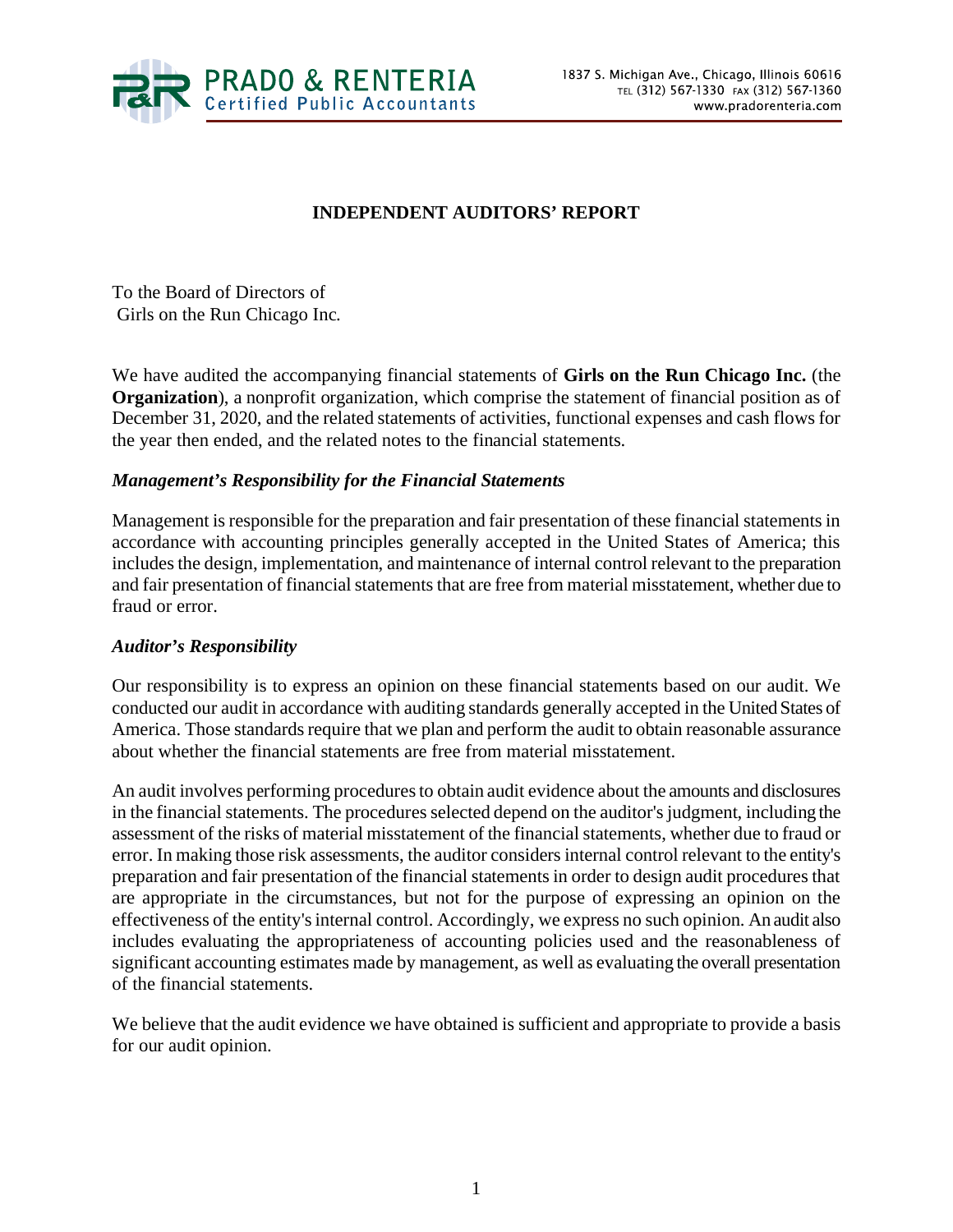# *Opinion*

In our opinion, the financial statements referred to above present fairly, in all material respects, the financial position of the Organization as of December 31, 2020, and the changes in its net assets and its cash flows for the year then ended in accordance with accounting principles generally accepted in the United States of America.

# *Report on Summarized Comparative Information*

We have previously audited the Organization's 2019 financial statements, and we expressed an unmodified audit opinion on those audited financial statements in our report dated May 12, 2020. In our opinion, the summarized comparative information presented herein as of and for the year ended December 31, 2019, is consistent, in all material respects, with the audited financial statements from which it has been derived.

Redo & Resteria

Chicago, Illinois May 10, 2021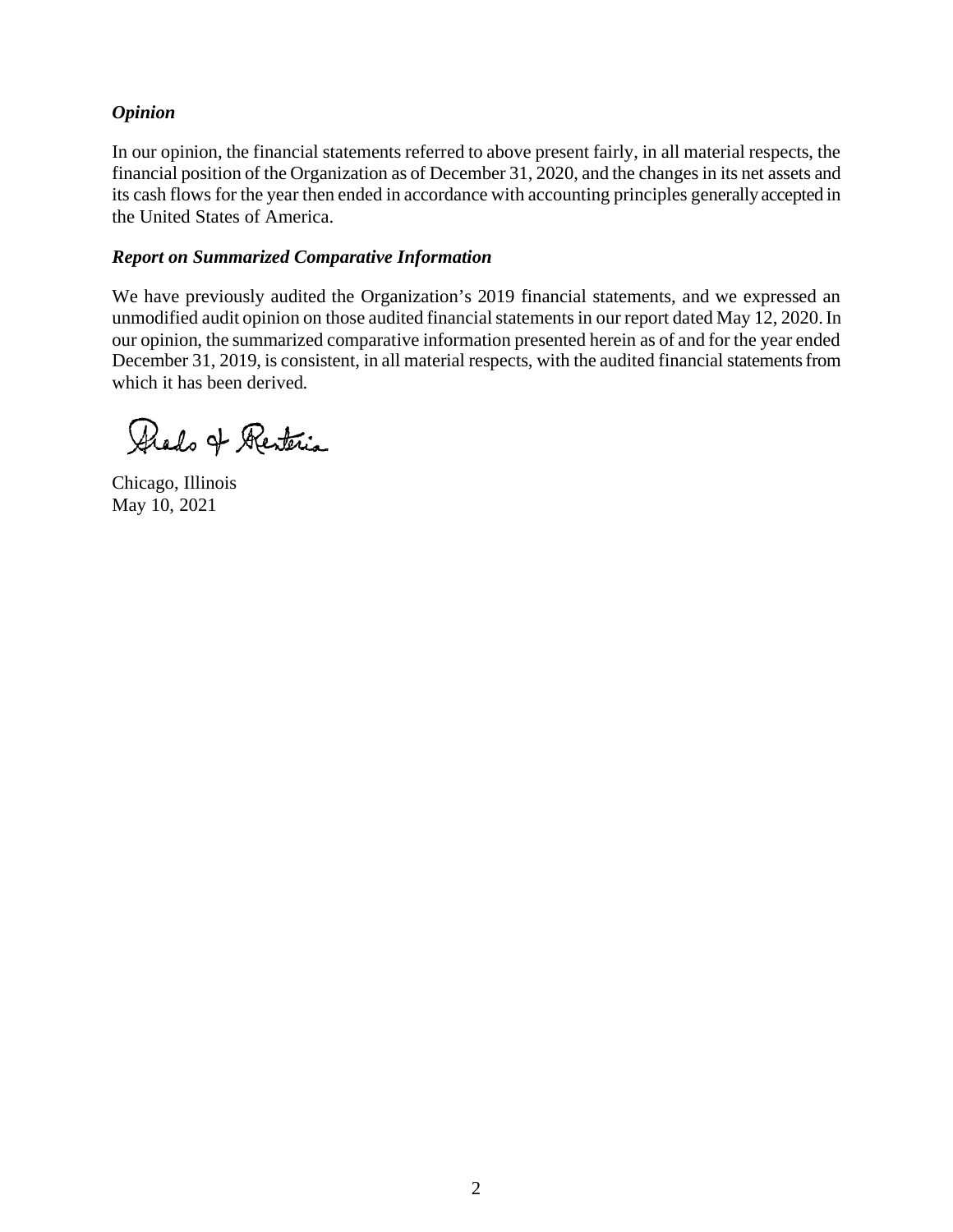#### STATEMENT OF FINANCIAL POSITION

 As of December 31, 2020 (With summarized comparative totals for 2019)

#### **ASSETS**

|                                                        | 2020          | 2019          |  |  |
|--------------------------------------------------------|---------------|---------------|--|--|
| <b>CURRENT ASSETS</b>                                  |               |               |  |  |
| Cash and cash equivalents                              | \$<br>246,038 | \$<br>214,575 |  |  |
| Investments                                            | 278,945       | 413,250       |  |  |
| Program fees receivable (net of allowance for doubtful |               |               |  |  |
| accounts of \$535 in 2020 and \$5,000 in 2019)         |               | 428           |  |  |
| Pledges receivable (net of allowance for doubtful      |               |               |  |  |
| accounts of \$500 in 2020 and \$51,469 in 2019)        |               | 36,472        |  |  |
| Prepaid expense                                        | 33,785        | 43,507        |  |  |
| Inventory                                              | 14,498        | 27,378        |  |  |
| Total current assets                                   | 573,266       | 735,610       |  |  |
| <b>LONG TERM ASSETS</b>                                |               |               |  |  |
| Property and equipment                                 | 99,389        | 92,813        |  |  |
| Less: accumulated depreciation                         | (91, 186)     | (86, 112)     |  |  |
| Net property and equipment                             | 8,203         | 6,701         |  |  |
| Deposits                                               | 4,191         | 4,191         |  |  |
| Total long term assets                                 | 12,394        | 10,892        |  |  |
| <b>TOTAL ASSETS</b>                                    | \$<br>585,660 | 746,502<br>Ъ  |  |  |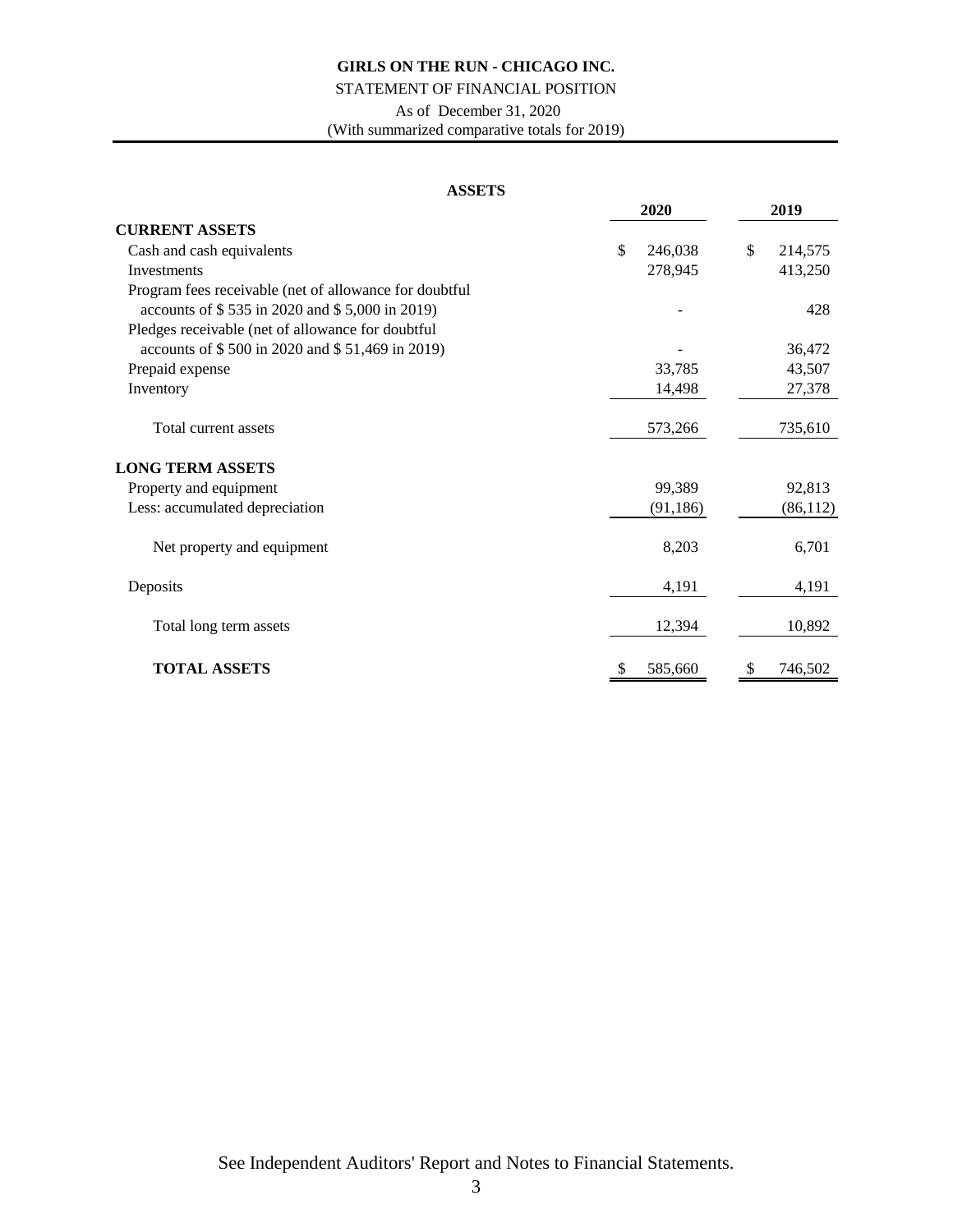# **GIRLS ON THE RUN - CHICAGO INC.** STATEMENT OF FINANCIAL POSITION (Continued) As of December 31, 2020 (With summarized comparative totals for 2019)

|                                        | 2020          | 2019         |
|----------------------------------------|---------------|--------------|
| <b>CURRENT LIABILITIES</b>             |               |              |
| Accounts payable                       | \$<br>28,785  | \$<br>26,636 |
| Accrued liabilities                    | 6,063         | 9,696        |
| Deferred revenue                       | 79,499        | 48,484       |
| Loan payable                           | 8,908         |              |
| Total current liabilities              | 123,255       | 84,816       |
| Total liabilities                      | 123,255       | 84,816       |
| <b>NET ASSETS</b>                      |               |              |
| Without donor restrictions             | 422,487       | 454,086      |
| With donor restrictions                | 39,918        | 207,600      |
| Total net assets                       | 462,405       | 661,686      |
| <b>TOTAL LIABLITIES AND NET ASSETS</b> | 585,660<br>\$ | 746,502<br>S |

#### **LIABILITIES AND NET ASSETS**

See Independent Auditors' Report and Notes to Financial Statements.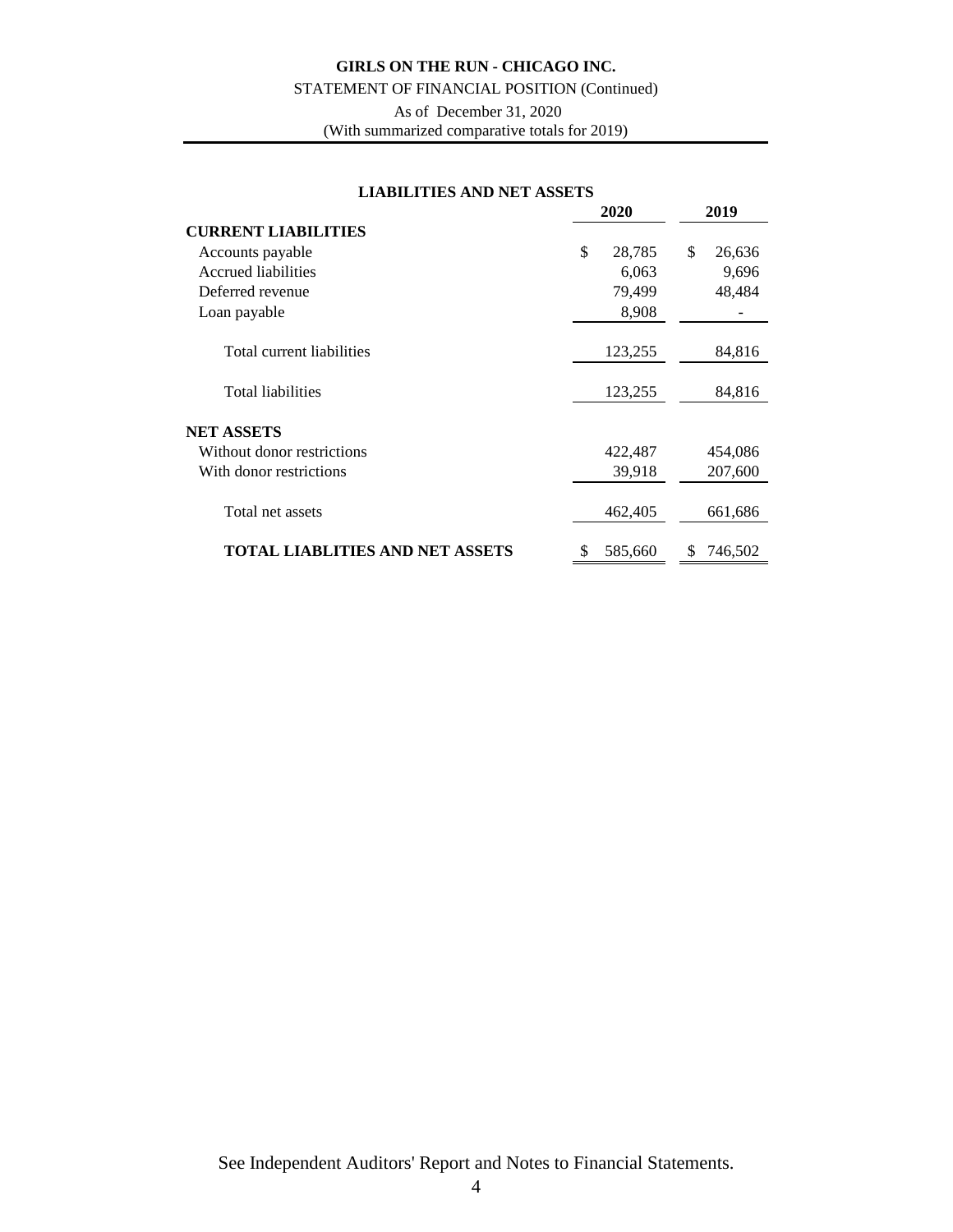### STATEMENT OF ACTIVITIES

For the Year Ended December 31, 2020

(With summarized comparative Totals for 2019)

|                                                            |    | <b>Without Donor</b><br><b>Restrictions</b> | <b>With Donor</b><br><b>Restrictions</b> | 2020<br><b>Total</b> | 2019<br><b>Total</b> |
|------------------------------------------------------------|----|---------------------------------------------|------------------------------------------|----------------------|----------------------|
| <b>REVENUE AND SUPPORT</b>                                 |    |                                             |                                          |                      |                      |
| Program and 5K fees                                        | \$ | 315,413                                     | \$                                       | \$<br>315,413        | \$<br>1,144,318      |
| Special events                                             |    | 12,377                                      |                                          | 12,377               | 134,527              |
| Less: Costs of direct benefit to donors                    |    |                                             |                                          |                      | (127, 436)           |
| Net revenue from special events                            |    | 12,377                                      |                                          | 12,377               | 7,091                |
| Contributions                                              |    |                                             |                                          |                      |                      |
| Individuals                                                |    | 259,953                                     | 28,753                                   | 288,706              | 737,719              |
| Corporations                                               |    | 95,406                                      | 65,000                                   | 160,406              | 648,974              |
| Sponsorship                                                |    |                                             |                                          |                      | 60,972               |
| Foundations                                                |    | 77,562                                      | 28,980                                   | 106,542              | 53,400               |
| Government grant                                           |    | 156,800                                     |                                          | 156,800              |                      |
| Interest and dividends                                     |    | 5,073                                       |                                          | 5,073                | 8,827                |
| Realized gain/(loss) on investment                         |    | 260                                         |                                          | 260                  | 7,710                |
| Unrealized gain on investments                             |    | 16,912                                      |                                          | 16,912               | 12,518               |
| Other, including sales of merchandise net of cost of sales |    | 5,129                                       |                                          | 5,129                | 6,940                |
| Net assets released from restrictions                      |    | 290,415                                     | (290, 415)                               |                      |                      |
| Total revenue and support                                  |    | 1,235,300                                   | (167, 682)                               | 1,067,618            | 2,688,469            |
| <b>EXPENSES</b>                                            |    |                                             |                                          |                      |                      |
| Program services                                           |    | 848,911                                     |                                          | 848,911              | 1,714,951            |
| Management and general                                     |    | 87,318                                      |                                          | 87,318               | 97,054               |
| Fundraising                                                |    | 330,670                                     |                                          | 330,670              | 541,601              |
| Total expenses                                             |    | 1,266,899                                   |                                          | 1,266,899            | 2,353,606            |
| <b>CHANGE IN NET ASSETS</b>                                |    | (31,599)                                    | (167, 682)                               | (199, 281)           | 334,863              |
| NET ASSETS, BEGINNING OF YEAR                              |    | 454,086                                     | 207,600                                  | 661,686              | 326,823              |
| <b>NET ASSETS, END OF YEAR</b>                             | \$ | 422,487                                     | \$<br>39,918                             | \$<br>462,405        | \$<br>661,686        |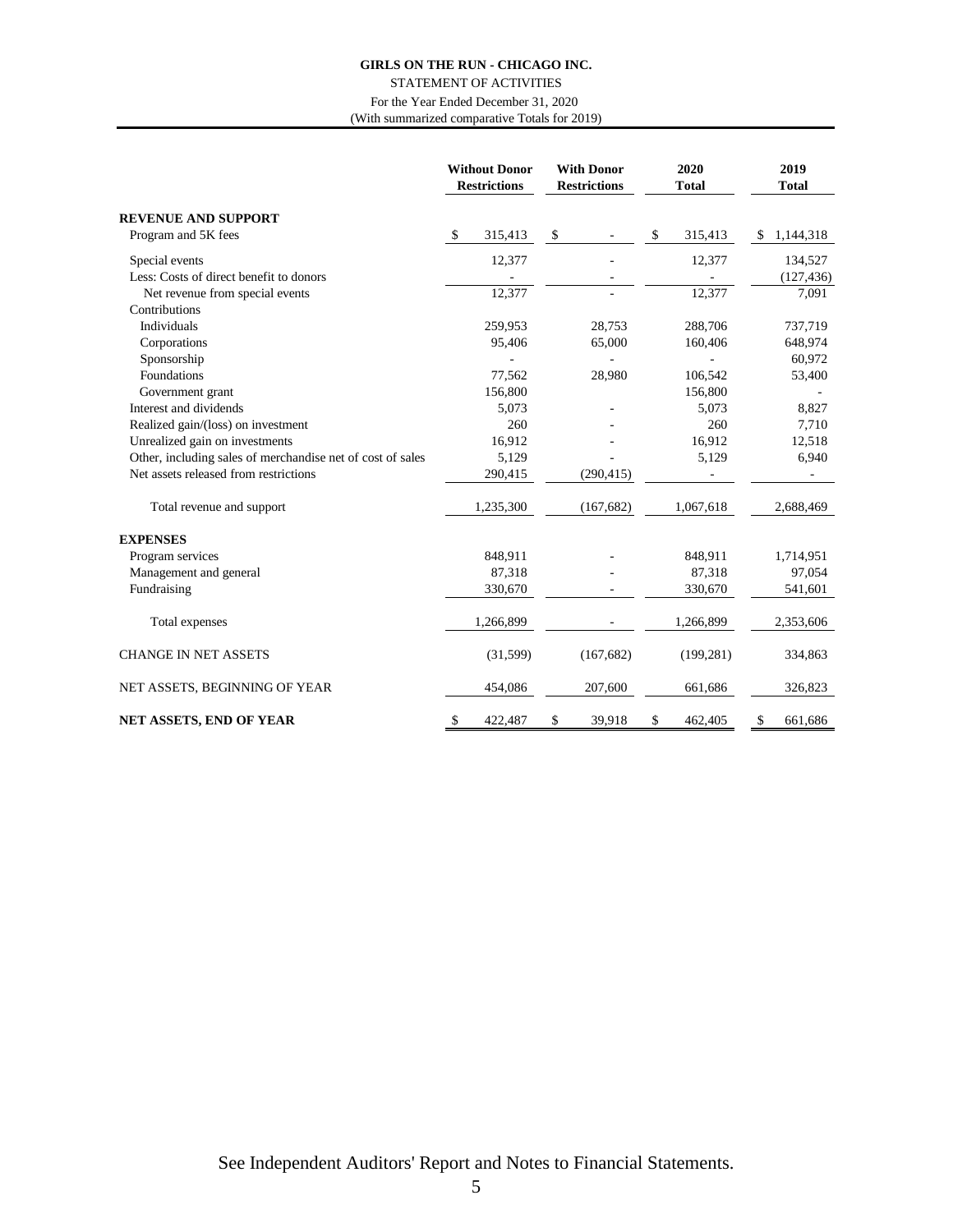#### STATEMENT OF FUNCTIONAL EXPENSES

For the Year Ended December 31, 2020

(With summarized comparative totals for 2019)

|                                                                        |                          | <b>Supporting Services</b> |    |                                                                                                   |    |         |                      |                          |                      |           |                         |
|------------------------------------------------------------------------|--------------------------|----------------------------|----|---------------------------------------------------------------------------------------------------|----|---------|----------------------|--------------------------|----------------------|-----------|-------------------------|
|                                                                        |                          | Program<br><b>Services</b> |    | Cost of<br><b>Management</b><br><b>Direct Benefit</b><br><b>And General</b><br><b>Fundraising</b> |    |         | 2020<br><b>Total</b> |                          | 2019<br><b>Total</b> |           |                         |
| <b>Salaries</b>                                                        | \$                       | 477,530                    | \$ | 54,187                                                                                            | \$ | 248,887 | \$                   |                          | \$                   | 780,604   | 782,845                 |
| Program supplies                                                       |                          | 57,347                     |    |                                                                                                   |    |         |                      |                          |                      | 57,347    | 268,256                 |
| Purchased services                                                     |                          | 9,750                      |    |                                                                                                   |    | 7,920   |                      |                          |                      | 17,670    | 254,675                 |
| Event equipment rental                                                 |                          |                            |    |                                                                                                   |    |         |                      |                          |                      |           | 234,427                 |
| Curriculum development and materials                                   |                          | 125,342                    |    |                                                                                                   |    |         |                      |                          |                      | 125,342   | 133,303                 |
| Fundraising supplies                                                   |                          |                            |    |                                                                                                   |    | 4,923   |                      |                          |                      | 4,923     | 3,860                   |
| Food and beverages                                                     |                          |                            |    |                                                                                                   |    |         |                      |                          |                      |           | 59,839                  |
| Other event expenses                                                   |                          |                            |    |                                                                                                   |    |         |                      |                          |                      |           | 62,666                  |
| 5k Event transportation                                                |                          |                            |    |                                                                                                   |    |         |                      |                          |                      |           | 111,907                 |
| Professional services                                                  |                          |                            |    | 13,170                                                                                            |    |         |                      |                          |                      | 13,170    | 99,798                  |
| Rent and occupancy                                                     |                          | 46,588                     |    | 3,148                                                                                             |    | 12,975  |                      |                          |                      | 62,711    | 67,340                  |
| Event permits and rent                                                 |                          |                            |    |                                                                                                   |    |         |                      |                          |                      |           | 63,960                  |
| Payroll taxes                                                          |                          | 32,065                     |    | 4,009                                                                                             |    | 18,283  |                      |                          |                      | 54,357    | 59,718                  |
| Provision for bad debts                                                |                          | 400                        |    |                                                                                                   |    | 1,864   |                      |                          |                      | 2,264     | 56,469                  |
| Employee benefits                                                      |                          | 32,537                     |    | 712                                                                                               |    | 14,045  |                      |                          |                      | 47,294    | 51,677                  |
| <b>Business fees</b>                                                   |                          | 17,407                     |    | 3,868                                                                                             |    | 7,700   |                      |                          |                      | 28,975    | 47,183                  |
| Marketing and advertising                                              |                          | 4,198                      |    |                                                                                                   |    | 3,134   |                      |                          |                      | 7,332     | 32,843                  |
| Travel and meetings                                                    |                          | 1,502                      |    | 992                                                                                               |    | 1,512   |                      |                          |                      | 4,006     | 21,924                  |
| Data processing                                                        |                          | 4,490                      |    | 5,353                                                                                             |    | 1,712   |                      |                          |                      | 11,555    | 15,102                  |
| Telecommunications                                                     |                          | 7,967                      |    | 480                                                                                               |    | 2,017   |                      |                          |                      | 10,464    | 11,532                  |
| Insurance                                                              |                          | 8,967                      |    | 533                                                                                               |    | 2,239   |                      |                          |                      | 11,739    | 10,690                  |
| Office supplies                                                        |                          | 2,462                      |    | 148                                                                                               |    | 501     |                      |                          |                      | 3,111     | 8,894                   |
| Staff development and training                                         |                          | 11,354                     |    | 358                                                                                               |    | 1,673   |                      |                          |                      | 13,385    | 8,890                   |
| Depreciation                                                           |                          | 3,755                      |    | 254                                                                                               |    | 1,065   |                      |                          |                      | 5,074     | 8,360                   |
| Postage and delivery                                                   |                          | 5,250                      |    | 106                                                                                               |    | 220     |                      |                          |                      | 5,576     | 4,884                   |
| Total expenses by function                                             |                          | 848,911                    |    | 87,318                                                                                            |    | 330,670 |                      |                          |                      | 1,266,899 | 2,481,042               |
| Less expenses included with revenues<br>on the statement of activities |                          |                            |    |                                                                                                   |    |         |                      |                          |                      |           |                         |
| Cost of direct benefits to donors                                      |                          |                            |    |                                                                                                   |    |         |                      |                          |                      |           | (127, 436)              |
| Total expenses                                                         | $\overline{\mathcal{S}}$ | 848,911                    | \$ | 87,318                                                                                            | \$ | 330,670 | \$                   | $\overline{\phantom{a}}$ | $\overline{\$}$      | 1,266,899 | $\overline{$}2,353,606$ |

See Independent Auditors' Report and Notes to Financial Statements.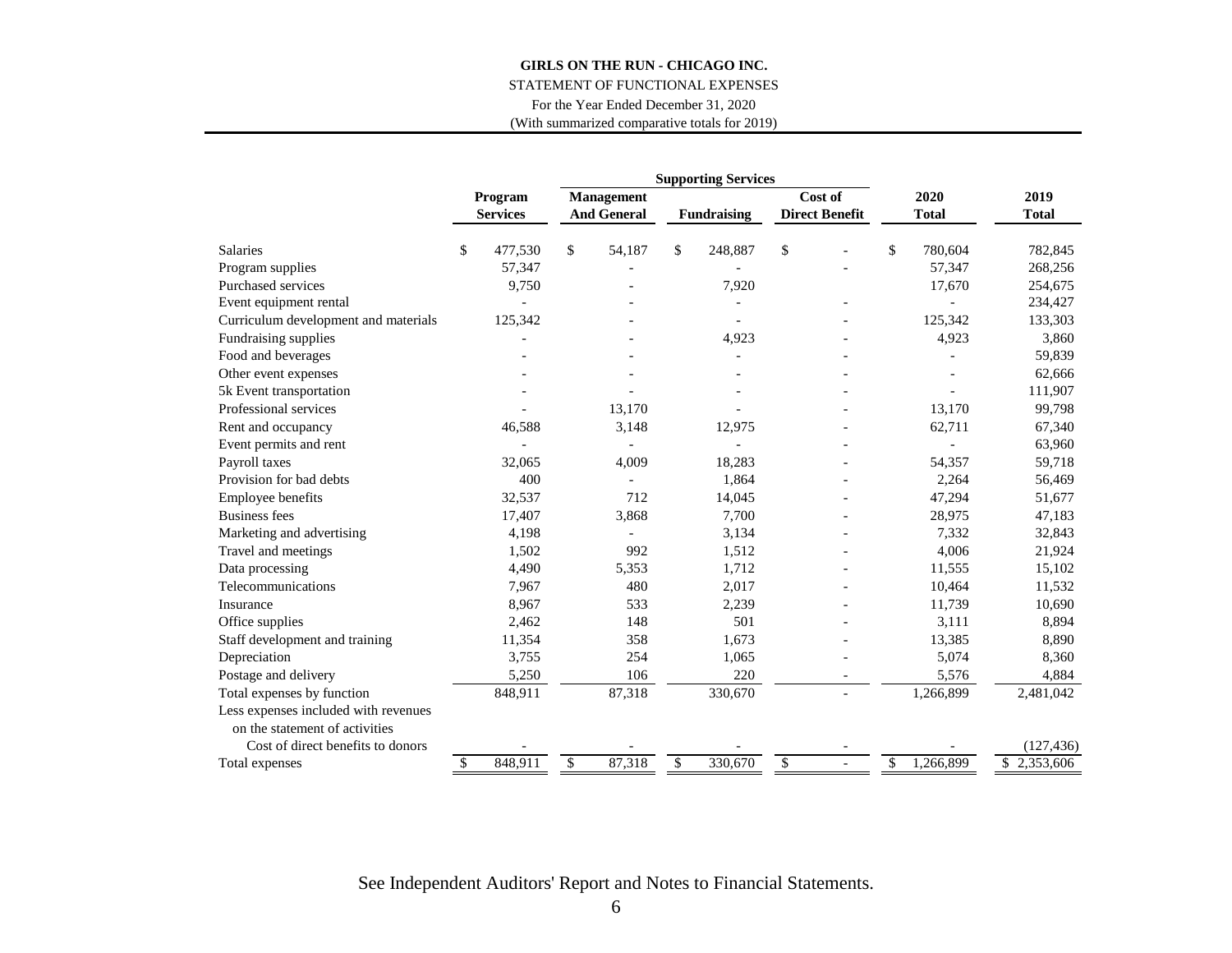STATEMENT OF CASH FLOWS

For the Year Ended December 31, 2020

(With summarized comparative totals for 2019)

|                                                         | 2020             | 2019          |
|---------------------------------------------------------|------------------|---------------|
| <b>CASH FLOWS FROM OPERATING ACTIVITIES</b>             |                  |               |
| Change in net assets                                    | \$<br>(199, 281) | \$ 334,863    |
| Adjustments to reconcile change in net assets to        |                  |               |
| net cash provided by (used) in operating activities     |                  |               |
| Depreciation                                            | 5,074            | 8,360         |
| Provision for doubtful accounts                         | 2,264            | 56,469        |
| Realized (gain)/loss on investments                     | (260)            | (7,710)       |
| Unrealized gain on investments                          | (16,912)         | (12,518)      |
| Dividends                                               | (5,073)          |               |
| Investment fees                                         | 1,551            |               |
| (Increase) decrease in                                  |                  |               |
| Program fees receivable                                 | 428              | (5,113)       |
| Pledges receivable                                      | 34,209           | (87, 941)     |
| Prepaid expenses                                        | 9,722            | (11,062)      |
| Inventory                                               | 12,880           | 15,881        |
| Increase (decrease) in                                  |                  |               |
| Accounts payable                                        | 2,149            | (78, 547)     |
| <b>Accrued liabilities</b>                              | (3,632)          | (2,572)       |
| Deferred revenue                                        | 31,015           | 48,484        |
| Net cash (used) in and provided by operating activities | (125, 866)       | 258,594       |
| <b>CASH FLOWS FROM INVESTING ACTIVITIES</b>             |                  |               |
| Purchase of equipment                                   | (6,576)          | (3,073)       |
| Proceeds from sale of investments                       | 261,331          | (137,230)     |
| Purchase of investment                                  | (106, 334)       |               |
|                                                         |                  |               |
| Net cash provided by and (used) in investing activities | 148,421          | (140, 303)    |
| <b>CASH FLOWS FROM FINANCING ACTIVITIES</b>             |                  |               |
| Proceeds from loan                                      | 10,000           |               |
| Principal payments applied                              | (1,092)          |               |
| Net cash provided by financing activities               | 8,908            |               |
| NET INCREASE IN CASH AND CASH EQUIVALENTS               | 31,463           | 118,291       |
| CASH AND CASH EQUIVALENTS, BEGINNING OF YEAR            | 214,575          | 96,284        |
| CASH AND CASH EQUIVALENTS, END OF YEAR                  | \$<br>246,038    | \$<br>214,575 |
| Interest paid                                           | \$<br>93         | \$            |

See Independent Auditors' Report and Notes to Financial Statements.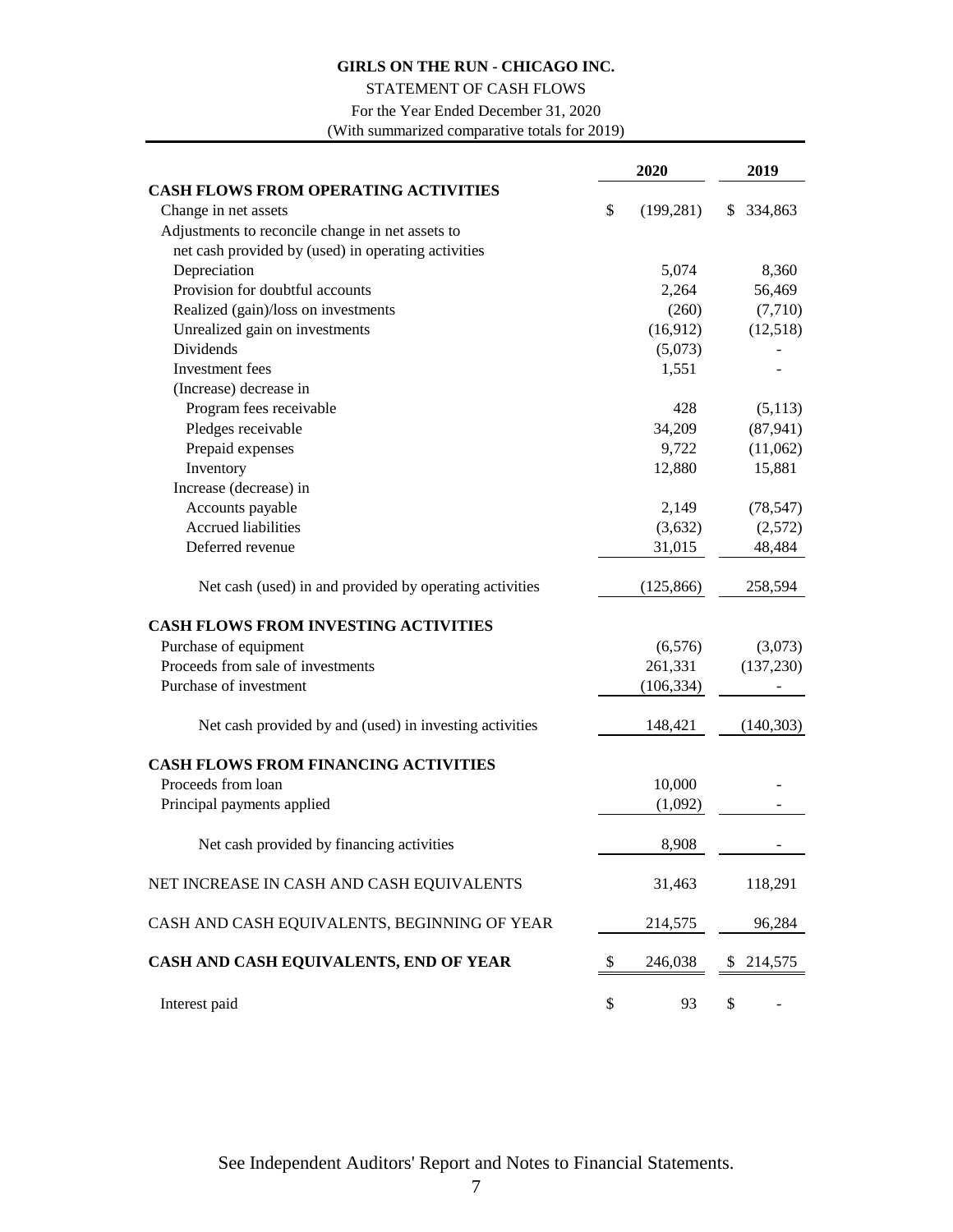# **1. NATURE OF ACTIVITIES**

Girls on the Run - Chicago, Inc. (the Organization) is an Illinois nonprofit corporation that was established in 1999. The Organization is an innovative after-school program for 3rd to 8th grade girls with interactive lessons that encourage positive emotional, social, mental and physical development. The program educates and prepares the girls for a lifetime of selfrespect and healthy living and incorporates the power of running with the training for and running in a 5k event.

# **2. SUMMARY OF SIGNIFICANT ACCOUNTING POLICIES**

### Basis of Accounting

The accompanying financial statements have been prepared on the accrual basis of accounting in accordance with accounting principles generally accepted in the United States of America (US GAAP). Net assets and revenues, expenses, gains and losses are classified based on the existence or absence of donor-imposed restrictions. Accordingly, net assets of the Organization and changes herein are classified and reported as follows:

### Net Assets Without Donor Restrictions

Net assets that are not subject to donor-imposed restrictions.

# Net Assets With Donor Restrictions

Net assets subject to donor-imposed restrictions that either expire by passage of time, or can be fulfilled and removed by actions of the Organization pursuant to those restrictions.

### Cash and Cash Equivalents

Cash includes demand deposits in checking accounts.

The Organization maintains its cash and cash equivalents at one financial institution which, at times, may exceed federally insured limits. At December 31, 2020 and 2019, the bank balance did not exceed FDIC limits. The Organization has not experienced any losses in such accounts and believes it is not exposed to any significant credit risk on cash.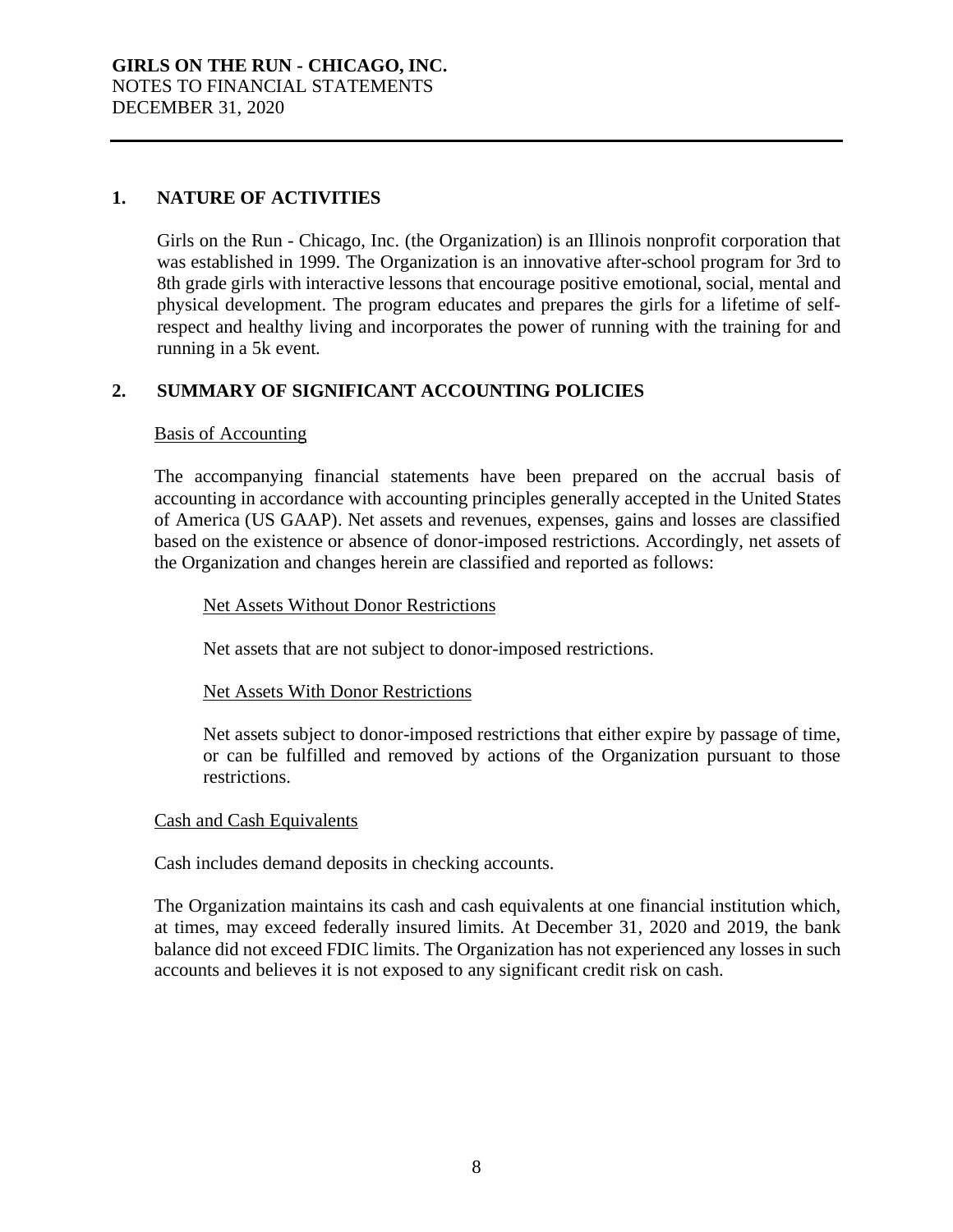#### Investments

Investments in marketable securities with readily determinable fair values and all investments in debt securities are reported at their fair values. Fair value is determined by reference to quoted market prices and other relevant information generated by market transactions. Unrealized and realized gains and losses are included in revenue and support in the statement of activities. Money market funds included in the investment portfolio are treated as cash equivalents and presented as investments on the statement of financial position. Investment Income is reported net of investment fees.

### Receivables

#### Pledges

When a donor has unconditionally promised to contribute funds in future periods, the Organization recognizes the fair value of the pledge receivable. Pledges expected to be collected within one year are recorded as a donation and a receivable at net realizable value, which approximates fair value. Pledges expected to be collected after one year are recorded as a donation and a receivable at the present value of the expected future cash flows. Pledges receivable at December 31, 2020 and 2019 total \$ 500 and \$ 87,941, respectively, with an allowance of \$ 500 and \$ 51,469, respectively, as collectability is uncertain.

#### Program

Program fees receivable at December 31, 2020 and 2019 total \$ 535 and \$ 5,428, respectively, with an allowance of \$ 535 and \$ 5,000, respectively, as collectability is uncertain.

### Allowance for Doubtful Accounts

Pledges and other receivables are stated at the amount management expects to collect from outstanding balances. Management provides for probable uncollectible amounts through bad debt expense and an adjustment to a valuation allowance based on its assessment of the current status of individual receivables. Balances still outstanding after management has used reasonable collection efforts are written off through a charge to the valuation allowance and a credit to the applicable account receivable.

### Prepaid Expenses

Prepaid expenses consist primarily of prepaid insurance and program expenses.

### Inventory

Inventories consist of merchandise for sale, program and 5k event supplies that are valued at the lower of cost or net realizable value with cost determined on a first-in, first-out (FIFO) basis.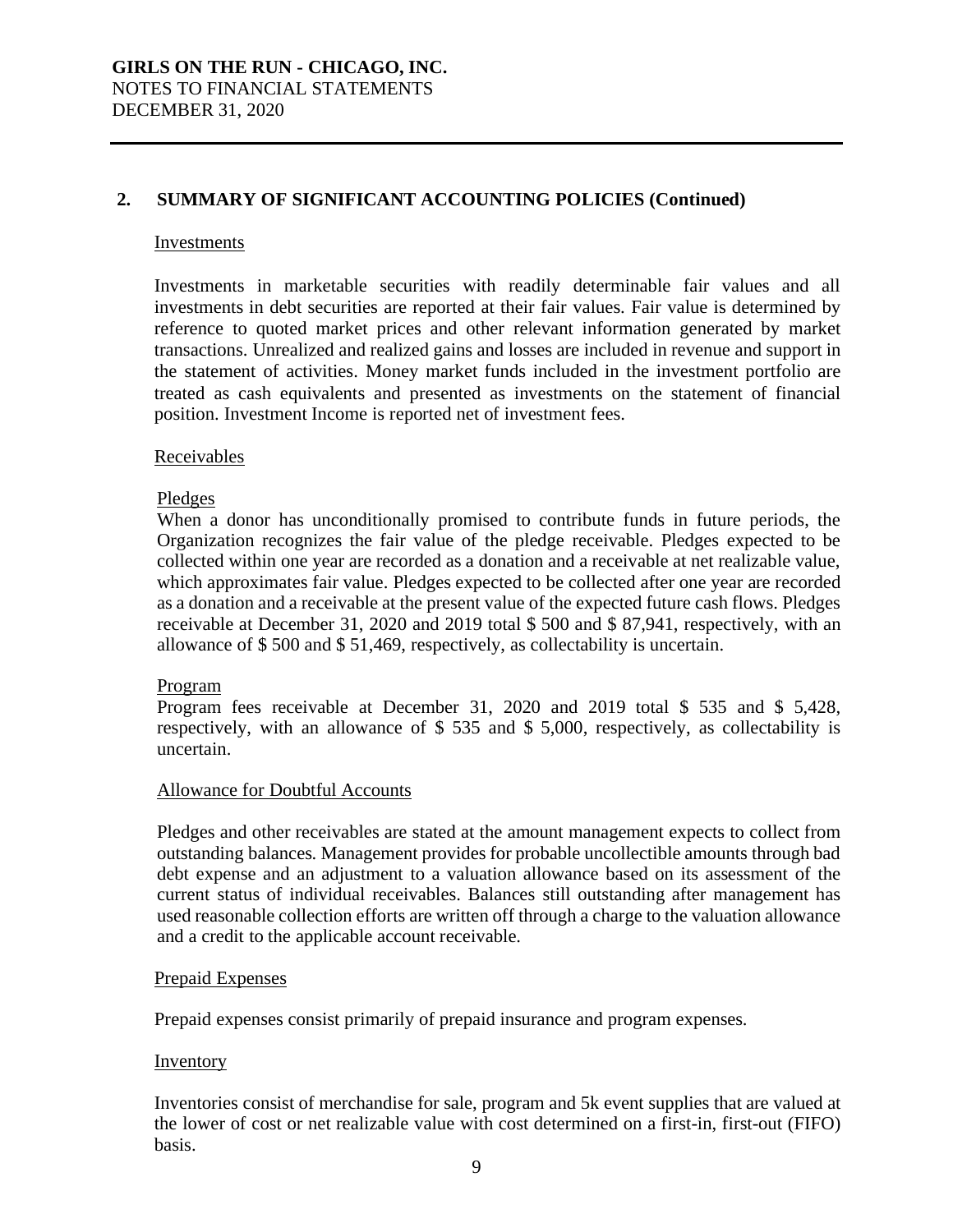#### Property and Equipment

Property and equipment are stated at cost or fair value if contributed. The Board of Directors adopted a policy to capitalize assets with a cost greater than or equal to \$500 and a useful life of more than one year.

Depreciation on all property and equipment is computed using the straight-line method over the following estimated useful lives:

|                         | Years  |
|-------------------------|--------|
| Furniture and equipment | $3-10$ |

Depreciation expense is \$ 5,074 and \$ 8,360, respectively, for the years ended December 31, 2020 and 2019.

### Revenue Recognition

Program fees for interactive lessons are recognized as revenue when services are performed. Educational programs are delivered in the spring and the fall over a 10-week period and conclude with a 5-kilometer running event. The following table provides information about significant changes in deferred revenue for the years ended December 31, 2020 and 2019:

| Deferred revenue, December 31, 2019                                 |     | 48,484    |
|---------------------------------------------------------------------|-----|-----------|
| Decrease due to 2020 program fees applied during the year           |     | (48, 484) |
| Increase due to 2020 revenue for special event rescheduled for 2021 |     | 43,381    |
| Increase due to 2020 revenue for special event rescheduled for 2022 |     | 28,071    |
| Increase due to 2021 event ticket fees received during the year     |     | 4,735     |
| Increase due to 2021 program fees received during the year          |     | 3,312     |
| Deferred revenue, December 31, 2020                                 | SS. | 79 499    |

Net special event revenue is recognized at the fair value of the direct benefits to donors, and contributions revenue for the difference. This revenue is recognized when the underlying event takes place.

Contributions are recognized when cash, securities or other assets are received, or when an unconditional promise to give is received, or notification of a beneficial interest is received. Conditional promises to give, that is, those with a measurable performance or other barrier, and a right of return, are not recognized until the conditions on which they depend have been substantially met. Contributions of property and equipment without donor stipulations concerning the use of such long-lived assets are reported as unrestricted revenues.

Contributions of assets other than cash are recorded at their estimated fair value at the date of donation.

The Organization sells merchandise, program and 5k supplies at retail prices.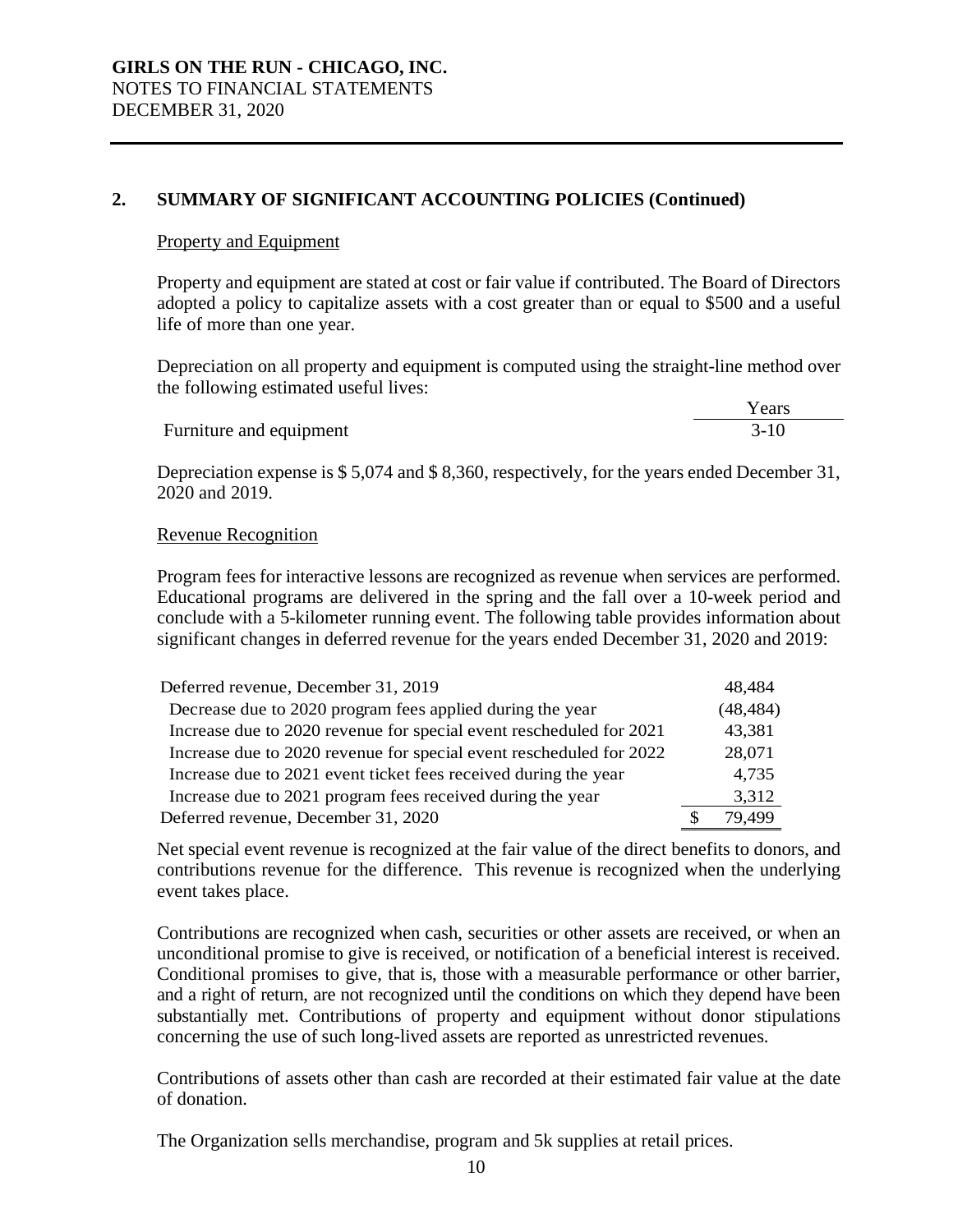### Agency Transaction

For one of the Organization's fundraising campaigns, the Organization receives donations that donors designate for other Girls on the Run councils. These are considered agency transactions, not contributions to the Organization. The donations received for other councils in 2020 and 2019 amount to \$ 961 and \$ 15,361, respectively, and have been paid to the other councils as of December 31, 2020 and 2019, respectively.

### In-Kind Contributions

In-kind contributions of materials used in the Organization's programs are recorded as income and expense at the estimated fair value of those items. In addition, in-kind contributions of property and equipment are recorded as income and increases of property and equipment. Donated services are recognized as revenues at their estimated fair value when they create or enhance nonfinancial assets or they require specialized skills which would need to be purchased if they are not donated.

The Organization received a variety of donated goods and services with fair values as follows:

| 2020                          |              | Management  |              |
|-------------------------------|--------------|-------------|--------------|
|                               | Program      | and General | Fundraising  |
| Training                      | \$<br>9,450  | \$          | \$           |
| Total                         | \$<br>9,450  | \$          | \$           |
|                               |              |             |              |
| 2019                          |              | Management  |              |
|                               |              |             |              |
|                               | Program      | and General | Fundraising  |
| <b>Supplies</b>               | \$<br>63,544 | \$          | \$<br>41,565 |
| <b>Professional Services</b>  | 78,375       | 753         | 3,170        |
| <b>Event Equipment Rental</b> | 51,610       |             | 1,622        |
| <b>Event Permits</b>          | 18,048       |             |              |

Donated goods and services are reported as Contributions in the statement of activities.

A substantial number of volunteers have contributed significant amounts of their time to the Organization's programs and management. Since these volunteers' services do not meet the criteria for recognition under US GAAP, no amounts have been recognized for these services in the accompanying statement of activities. During the years ended December 31, 2020 and 2019, the Organization estimated that 1,578 and 1,895, respectively, coaches donated approximately 135,708 and 163,000 hours, respectively, for program related activities.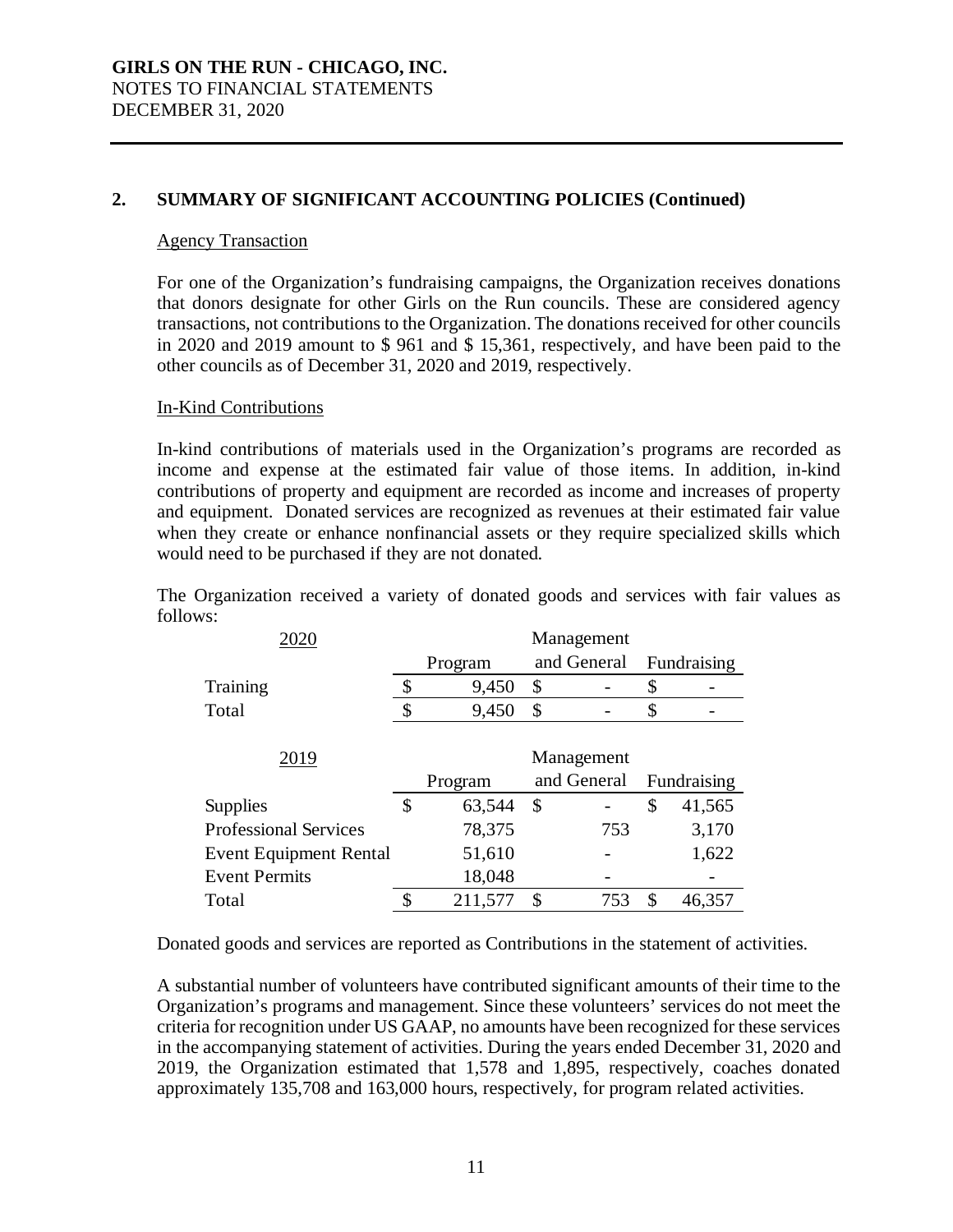### Advertising Costs

The Organization expenses advertising costs as incurred. Total advertising costs incurred during the year ended December 31, 2020 and 2019 were \$ 7,332 and \$ 17,742, respectively.

### Use of Estimates

The preparation of financial statements in conformity with US GAAP requires management to make estimates and assumptions that affect the reported amounts of assets and liabilities and disclosure of contingent assets and liabilities at the date of the financial statements and the reported amounts of revenues and expenses during the reporting period. Actual results could differ from those estimates.

### Functional Allocation of Expenses

The financial statements report certain categories of expenses that are attributable to more than one program or supporting function. Therefore, these expenses require allocation on a reasonable basis that is consistently applied. The expenses that are allocated include depreciation, office, and occupancy, which are allocated based upon the ratio of direct expenses. Salaries and benefits are allocated on the basis of estimates of time and effort.

### Income Taxes

The Organization is exempt from federal and state income taxes under the Internal Revenue Code Section  $501(c)(3)$ , and similar provisions of the state income tax code. The organization is classified by the Internal Revenue Service as other than a private foundation.

### Accounting Pronouncements

FASB has issued ASU No. 2018-08, *Not-for-Profit Entities (Topic 958): Clarifying the Scope and the Accounting Guidance for Contributions Received and Contributions Made.* ASU No. 2018-08 is intended to assist entities in (1) evaluating whether transactions should be accounted for as contributions (nonreciprocal transactions) within the scope of contribution accounting guidance, or as exchange (reciprocal) transactions subject to other guidance, and (2) determining whether a contribution is conditional. ASU No. 2018-08 is effective for fiscal years beginning after December 15, 2018, for transactions in which the entity serves as a resource recipient, and for fiscal years beginning after December 15, 2019, for transactions in which the entity serves as a resource provider. Early adoption is permitted. The Organization has adopted ASU No. 2018-08 with no impact to its revenue recognition.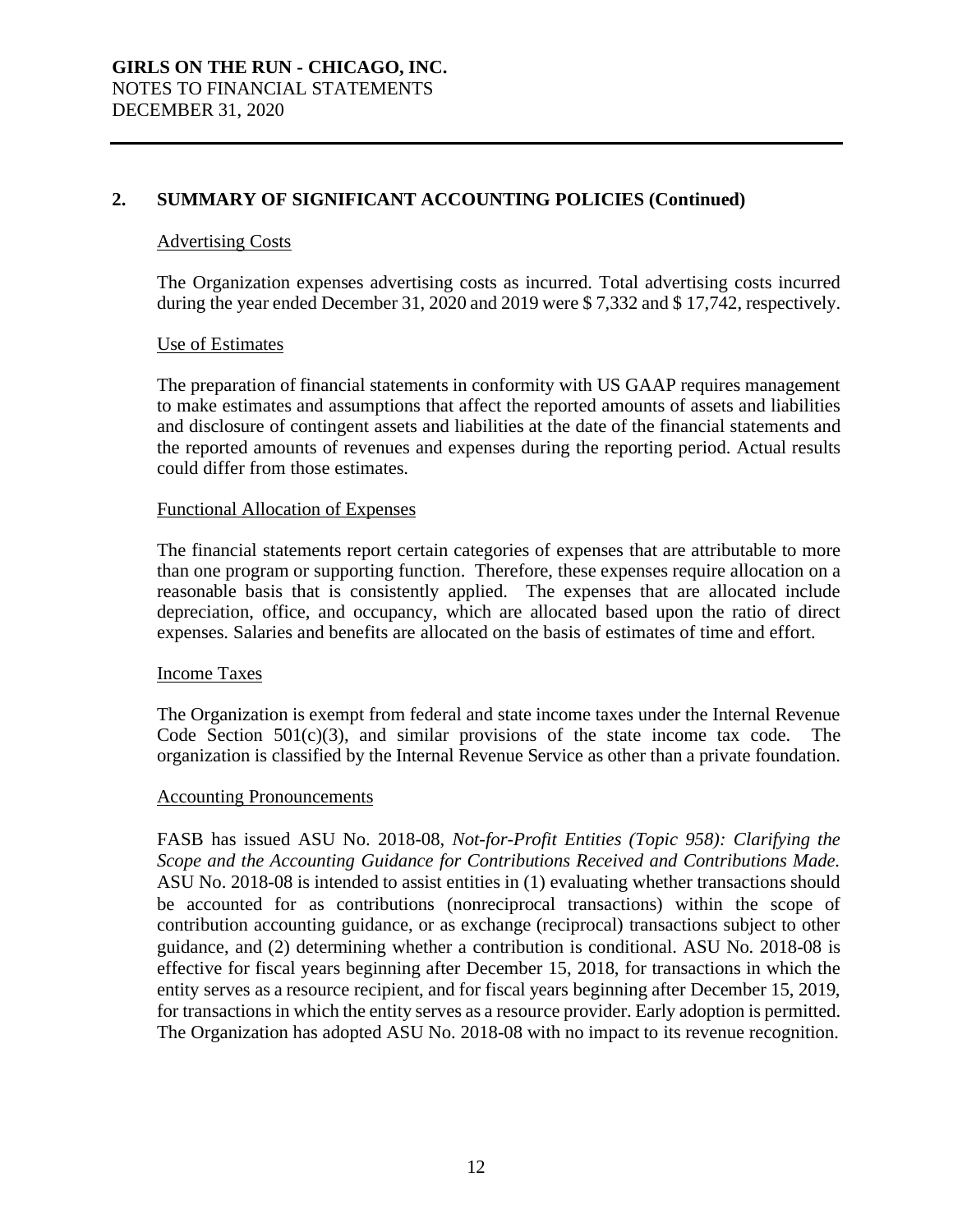#### Accounting Pronouncements (Continued)

In May 2014, the Financial Accounting Standards Board (FASB) issued Accounting Standards Update (ASU) No. 2014-09, *Revenue from Contracts with Customers*, as amended by ASU No. 2015-14, which supersedes or replaces nearly all US GAAP revenue recognition guidance. This standard establishes a new contract and control-based revenue recognition model, changes the basis for deciding when revenue is recognized over time or at a point in time, and will expand disclosures about revenue.

ASU No. 2014-09, as amended, is effective for nonpublic companies for annual reporting periods beginning after December 15, 2019 and interim periods within the annual period beginning after December 15, 2020. The Organization has adopted ASU No. 2014-09 with no impact to its revenue recognition.

In February 2016, FASB issued ASU No. 2016-02, *Leases (Topic 842)*, to increase the transparency and comparability about leases among entities. The new guidance requires lessees to recognize a lease liability and a corresponding lease asset for virtually all lease contracts. It also requires additional disclosures about leasing arrangements. ASU No. 2016-02 is effective for nonpublic entities for fiscal years beginning after December 15, 2019 and interim periods within fiscal years beginning after December 15, 2020. ASU No. 2016-02 originally specified a modified retrospective transition method which requires the entity to initially apply the new leases standard at the beginning of the earliest period presented in the financial statements. In July 2018, FASB issued ASU No. 2018-11, *Leases (Topic 842): Targeted Improvements*, providing a second, optional transition method which allows the entity to apply the new standard at the adoption date and recognize a cumulative-effect adjustment to the opening balance of retained earnings in the period of adoption. The Organization is currently assessing the impact of this new standard, including the two optional transition methods.

# **3. LIQUIDITY AND AVAILABILITY**

The Organization receives contributions and promises to give with donor restrictions to be used in accordance with the associated purpose or time restriction. In addition, the Organization receives support without donor restrictions; such support has historically represented approximately over 90% of program funding needs and over 89% and 83% for the year ended December 31, 2020 and 2019, respectively.

The Organization considers it appropriate that earnings from contributions with and without donor restrictions are for use in current programs which are ongoing, major, and central to its annual operations and are also available to meet cash needs for general expenditures. General expenditures include administrative and general expenses and fundraising expenses expected to be paid in the subsequent year. Annual operations are defined as activities occurring during the Organization's fiscal year.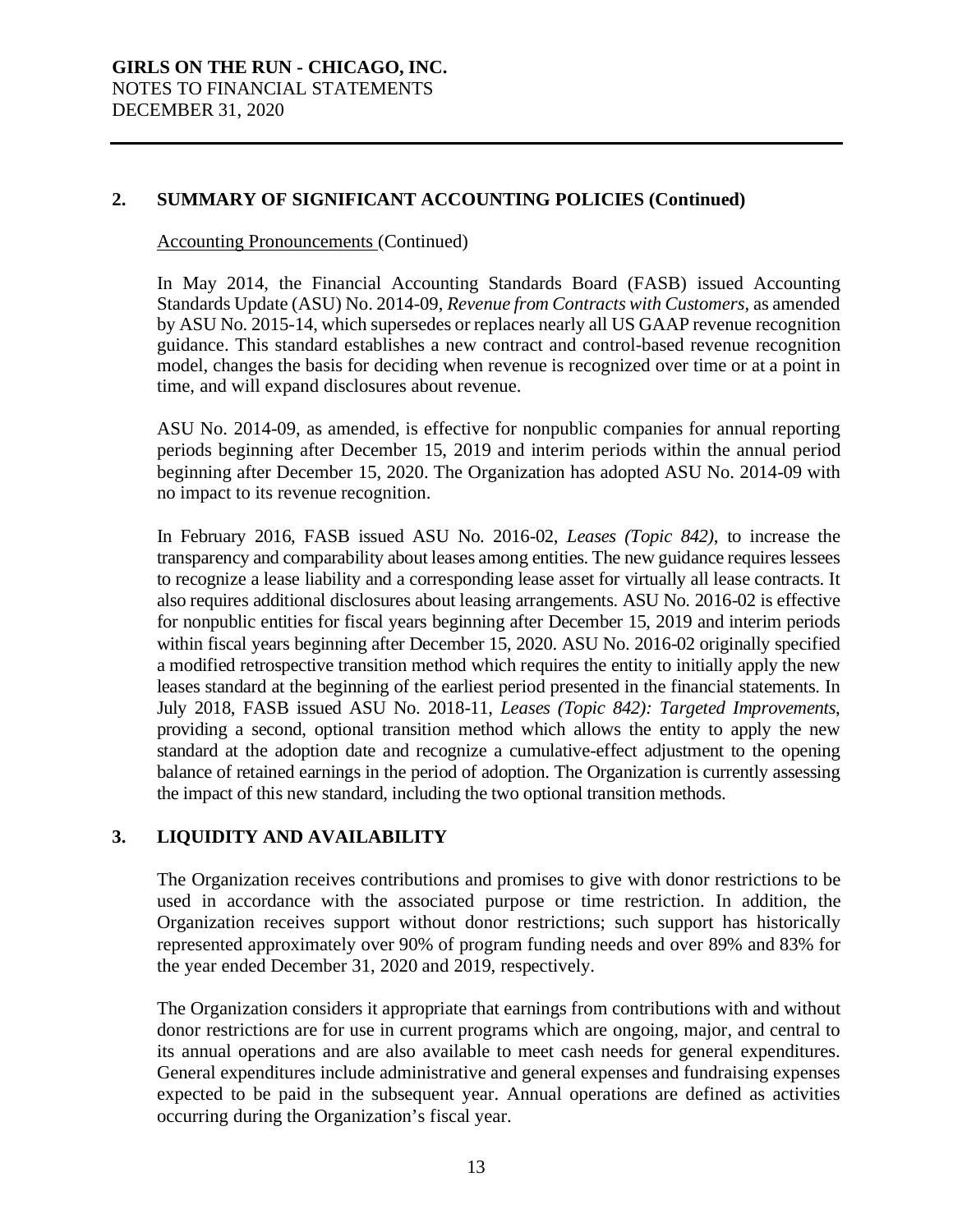# **3. LIQUIDITY AND AVAILABILITY (Continued)**

The Organization manages its cash available to meet general expenditures with the following guiding principles:

- Operating within a prudent range of financial soundness and stability,
- Maintaining adequate liquid assets

Financial assets available for general expenditure, that is without donor or other restrictions limiting their use, within one year of the balance sheet date, are comprised of the following:

| <b>FINANCIAL ASSETS</b>                                                          | 2020                     | 2019                               |
|----------------------------------------------------------------------------------|--------------------------|------------------------------------|
| Cash<br>Receivables<br>Investments                                               | \$<br>246,038<br>278,945 | \$<br>214,575<br>36,900<br>413,250 |
| Total financial assets available within one year                                 | 524,983                  | 664,725                            |
| Net assets with donor restriction                                                | (39, 918)                | (207, 600)                         |
| Financial assets available to meet cash needs for<br>general use within one year | \$<br>485,065            | 457,125                            |

Disbursements from investments are at the discretion of Management of the Organization.

# **4. FAIR VALUE MEASUREMENTS**

US GAAP establishes a framework for measuring fair value. That framework uses a hierarchy that prioritizes the inputs to valuation techniques used to measure fair value. US GAAP requires the Organization to maximize the use of observable inputs when measuring fair value. The hierarchy describes three levels of inputs, which are as follows:

- Level 1: Quotes prices in active markets for identical assets or liabilities.
- Level 2: Quotes prices for similar assets or liabilities in active markets; quoted prices for identical assets or liabilities in inactive markets; or inputs that are derived principally from or corroborated by observable market data by correlation or other means.
- Level 3: Significant unobservable inputs.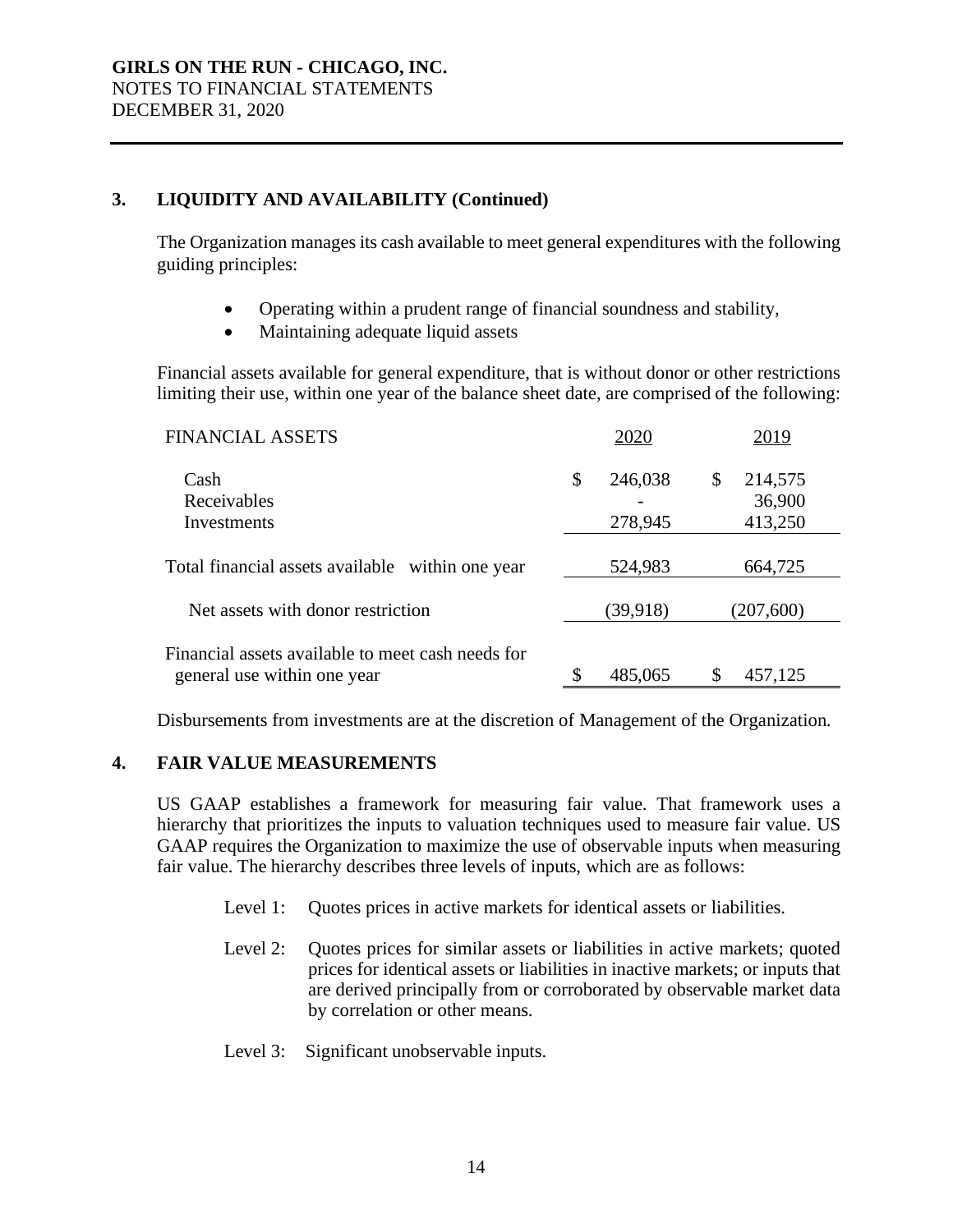# **4. FAIR VALUE MEASUREMENTS (Continued)**

In many cases, a valuation technique used to measure fair value includes inputs from more than one level of the fair value hierarchy. The lowest level of significant input determines the placement of the entire fair value measurement in the hierarchy. The categorization of an investment within the hierarchy reflects the relative ability to observe the fair value measure and does not necessarily correspond to the perceived risk of that investment.

If an investment that is measured using net asset value (NAV) has a readily determinable fair value (that is, it can be traded on the measurement date at its published NAV), it is included in Level 1 of the hierarchy. Otherwise, investments measured using NAV's are not included in Level 1, 2, or 3, but are separately reported.

### Valuation Techniques

Following is a description of the valuation techniques used for assets measured at fair value on a recurring basis. There have been no changes to the techniques used during the years ended December 31, 2020 and 2019.

Mutual funds: Valued at the NAV of shares on the last trading day of the fiscal year.

| December 31, 2020               | Level 1 |                                    |                                  |         |    |         |  |
|---------------------------------|---------|------------------------------------|----------------------------------|---------|----|---------|--|
|                                 |         | Operating<br>Investment<br>Account | Reserve<br>Investment<br>Account |         |    | Total   |  |
| <b>Mutual funds</b>             |         |                                    |                                  |         |    |         |  |
| Fixed income                    | \$      | $\sim$ $^{-1}$                     | $\mathcal{S}$                    | 23,882  | \$ | 23,882  |  |
| Equities                        |         |                                    |                                  |         |    |         |  |
| Domestic                        |         |                                    |                                  | 79,592  |    | 79,592  |  |
| International                   |         |                                    |                                  | 63,439  |    | 63,439  |  |
| Other                           |         |                                    |                                  | 3,002   |    | 3,002   |  |
| TOTAL INVESTMENTS AT FAIR VALUE |         |                                    |                                  | 169,915 |    | 169,915 |  |
| Cash equivalents                |         | 106,335                            |                                  | 2,695   |    | 109,030 |  |
| <b>TOTAL INVESMENTS</b>         | \$      | 106,335                            | \$                               | 172,610 | \$ | 278,945 |  |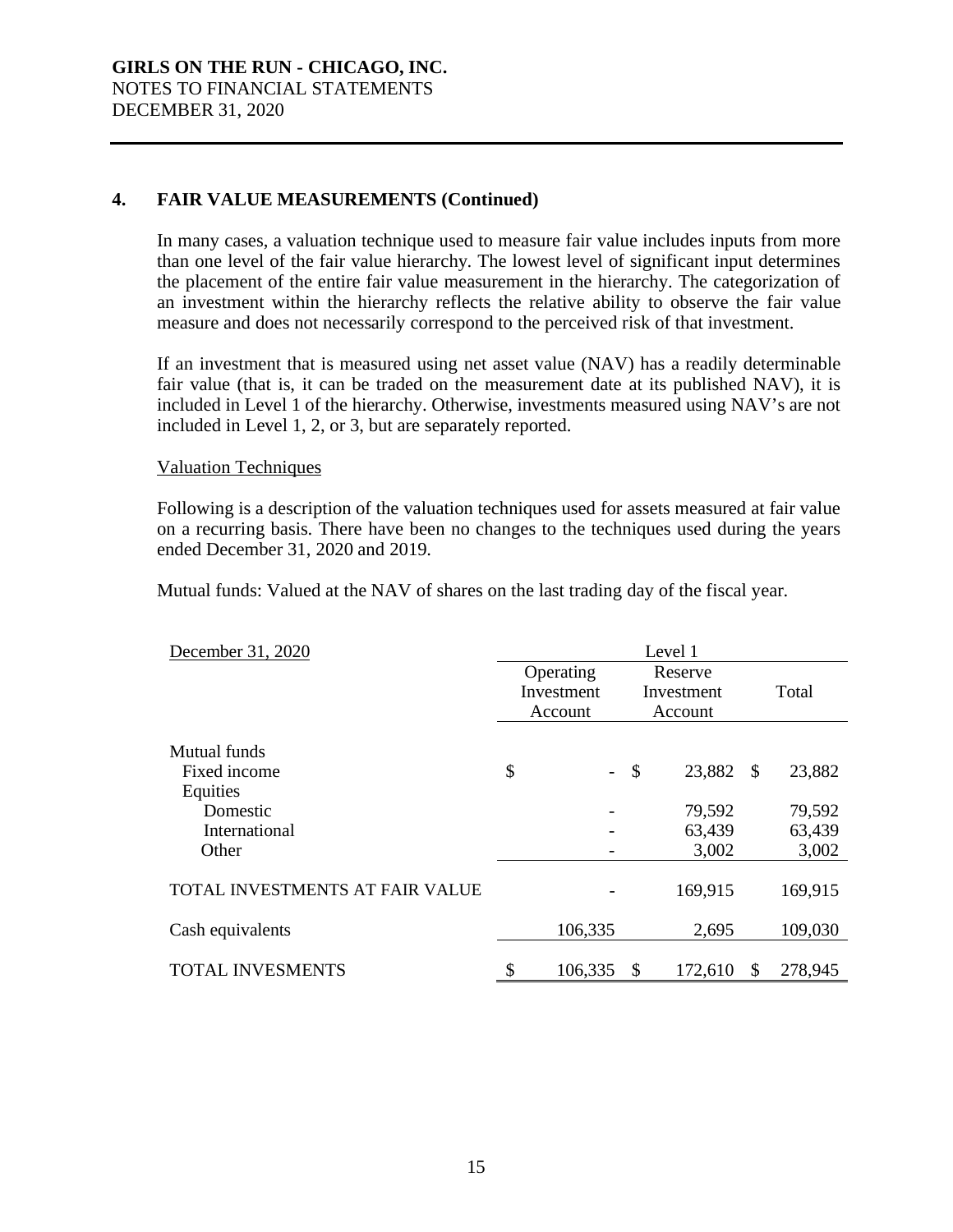# **4. FAIR VALUE MEASUREMENTS (Continued)**

| December 31, 2019               | Level 1 |                                    |    |                                  |               |         |  |  |
|---------------------------------|---------|------------------------------------|----|----------------------------------|---------------|---------|--|--|
|                                 |         | Operating<br>Investment<br>Account |    | Reserve<br>Investment<br>Account |               | Total   |  |  |
| Mutual funds                    |         |                                    |    |                                  |               |         |  |  |
| Fixed income                    | \$      | 249,948                            | \$ | 25,636                           | <sup>\$</sup> | 275,584 |  |  |
| Equities                        |         |                                    |    |                                  |               |         |  |  |
| Domestic                        |         |                                    |    | 58,435                           |               | 58,435  |  |  |
| International                   |         |                                    |    | 45,992                           |               | 45,992  |  |  |
| Other                           |         | 22,307                             |    | 2,693                            |               | 25,000  |  |  |
| TOTAL INVESTMENTS AT FAIR VALUE |         | 272,255                            |    | 132,756                          |               | 405,011 |  |  |
| Cash equivalents                |         | 5,543                              |    | 2,696                            |               | 8,239   |  |  |
| <b>TOTAL INVESMENTS</b>         | \$      |                                    | \$ |                                  |               |         |  |  |
|                                 |         | 277,798                            |    | 135,452                          |               | 413,250 |  |  |

There are no Level 2 or Level 3 investments for the years ended December 31, 2020 and 2019.

# **5. PAYCHECK PROTECTION PROGRAM (PPP) AND ECONOMIC INJURY DISASTER LOAN (EIDL)**

On April 30, 2020 the Organization received approval for a \$156,800 loan under the Paycheck Protection Program. On the same date the Organization applied for and received an Economic Injury Disaster Loan (EIDL) advance in the amount of \$10,000.

On November 2, 2020 the Small Business Administration (SBA) issued notice of forgiveness related to the \$156,800 PPP loan. Specifically, \$146,800 of the PPP loan was forgiven as the SBA required that the EIDL advance of \$10,000 be deducted from the forgiveness of the PPP loan. As of December 31, 2020 the remaining unforgiven PPP loan had an outstanding balance of \$8,908. The PPP loan is payable in equal monthly payments with the final due date of May 6, 2022 at an annual interest rate of 1.00%. Future minimum payments are as follows:

| 2021  | \$7,111 |
|-------|---------|
| 2022  | 1,797   |
| Total | 8,908   |

The SBA issued a Procedural Notice on January 8, 2021 communicating that the Economic Aid Act repealed the requirement to deduct the EDIL advance from the PPP forgiveness amount. On February 12, 2021 the Organization received forgiveness of the entire \$10,000 PPP loan. The potential loan relating to the \$10,000 EIDL advance was never consummated and in accordance with the terms of the advance was not required to be repaid.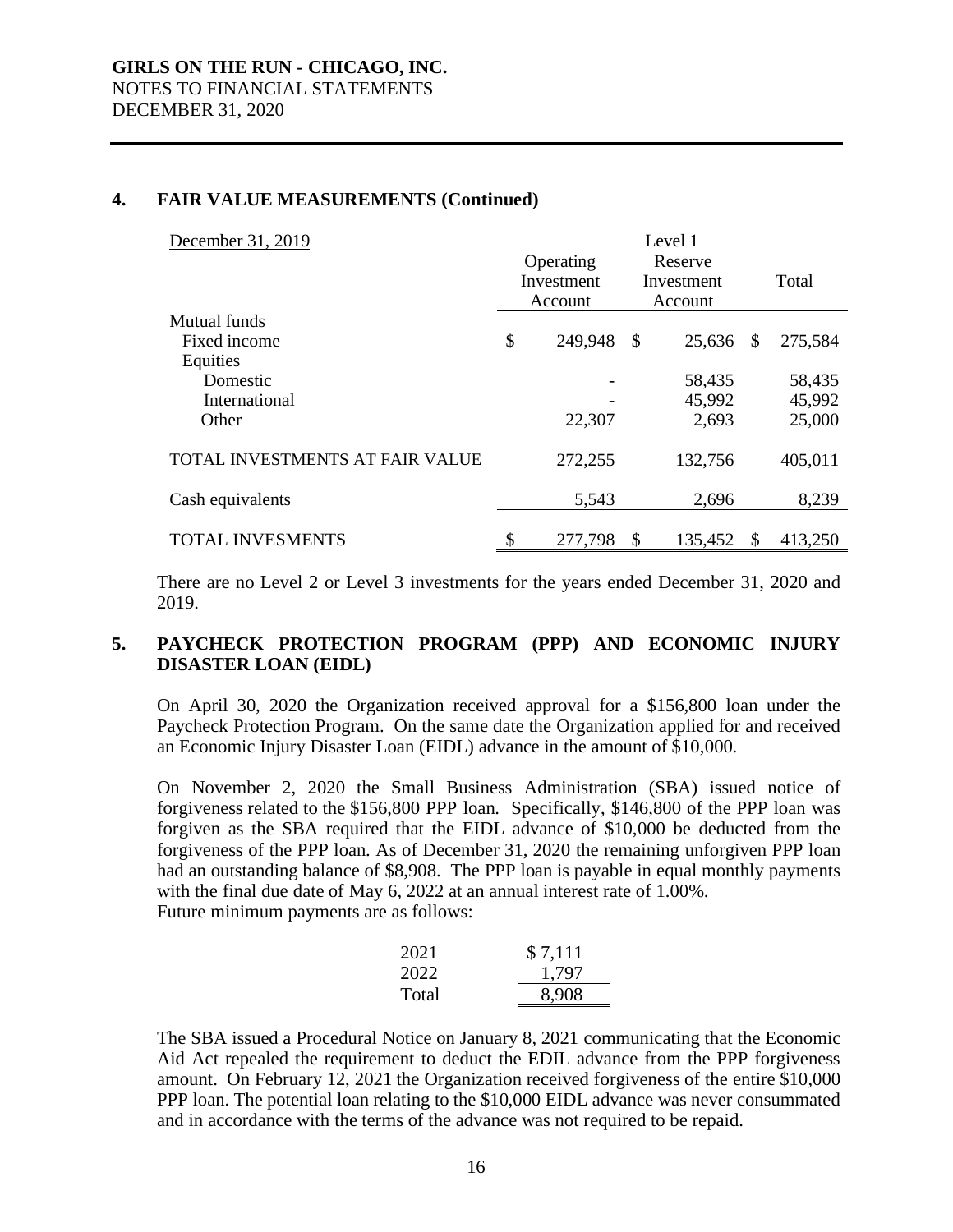# **5. PAYCHECK PROTECTION PROGRAM (PPP) AND ECONOMIC INJURY DISASTER LOAN (EIDL) – (Continued)**

Based on the SBA notices referenced above the Organization has recorded a total of \$156,800 as a government grant in the Statement of Activities for the year ended December 31, 2020.

### **6. NET ASSETS WITH DONOR RESTRICTIONS**

Net assets with donor restrictions are restricted for the following purpose at December 31, 2020 and 2019:

|                                 | 2020        | 2019          |
|---------------------------------|-------------|---------------|
| Access and inclusion initiative | 33,438<br>S | 185,450<br>\$ |
| Sponsor 100 girls of color      |             | 12,000        |
| A specific school program       | 3,000       | 4,125         |
| Coach stipend pilot study       |             | 3,625         |
| <b>GOTR At Home Kits</b>        | 3,480       |               |
| Form one additional team        |             | 2,400         |
| TOTAL NET ASSETS WITH           |             |               |
| <b>DONOR RESTRICTIONS</b>       | 39,918      | 207,600       |

### **7. RETIREMENT PLAN**

The Organization sponsors a 401k retirement plan with no company match. All employees are eligible to participate after 90 days of service to the Organization. The amount of employer contributions is \$0 for the years ended December 31, 2020 and 2019.

# **8. LEASE COMMITMENTS**

The Organization leases its office space with a lease commencing on October 1, 2014. The lease called for initial monthly payments of \$3,820 with 2% annual increases and was renewed on September 30, 2019 through September 1, 2021. Rent expense for the years ended December 31, 2020 and 2019 is \$ 52,755 and \$ 50,936, respectively.

Future minimum rental payments under the terms of the lease are as follows:

| Year Ending<br>December 31, | Amount |        |  |
|-----------------------------|--------|--------|--|
| 2021                        |        | 36,472 |  |
| TOTAL                       |        | 36,472 |  |